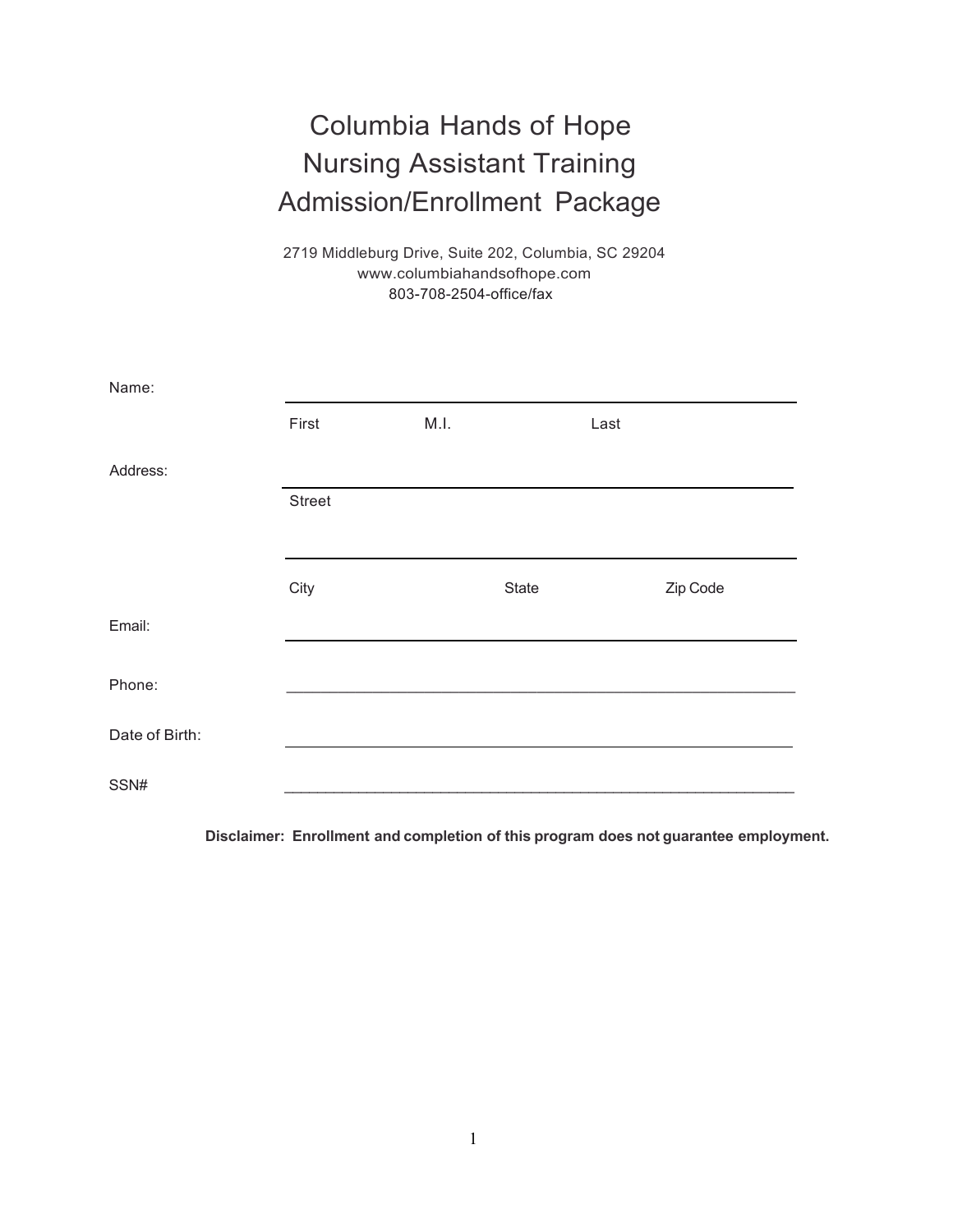## **South Carolina Law Enforcement DivisionRecords**

## **Check**

## **PLEASE PRINT LEGIBLY**

| Name:            |                       |        |  |                     |
|------------------|-----------------------|--------|--|---------------------|
|                  | AKA and Maiden Names: |        |  |                     |
| DOB:             | Race::                |        |  | Sex: _____HGT: WGT: |
|                  | SSN:                  |        |  |                     |
| Current Address: |                       |        |  |                     |
|                  | City:                 | State: |  | Zip Code            |
| County:          |                       |        |  |                     |

I understand that the above information will be used to conduct a criminal record check and I hereby authorize all law enforcement agencies including the South Carolina Law Enforcement Division (SLED) and/or the Federal Bureau Investigation (FBI) to release any and all records regarding me to Columbia Hands of Hope. I further agree to release SLED and any law enforcement agency from liability for providing information to Columbia Hands of Hope in response to this authorization.

Signature Date

I give Columbia Hands of Hope permission to release a copy of the results of this SLED/FBI check to the clinical rotation facility. I understand that a copy of my SLED/FBI check will be kept on file at Columbia Hands of Hope and may be shared with other clinical facilities, as South Carolina law and/or clinical contracts require. I further agree to release Columbia Hands of Hope from liability for sharing this information with clinical sites or any lawful use of the information acquired as a result of a criminal records check.

Signature Date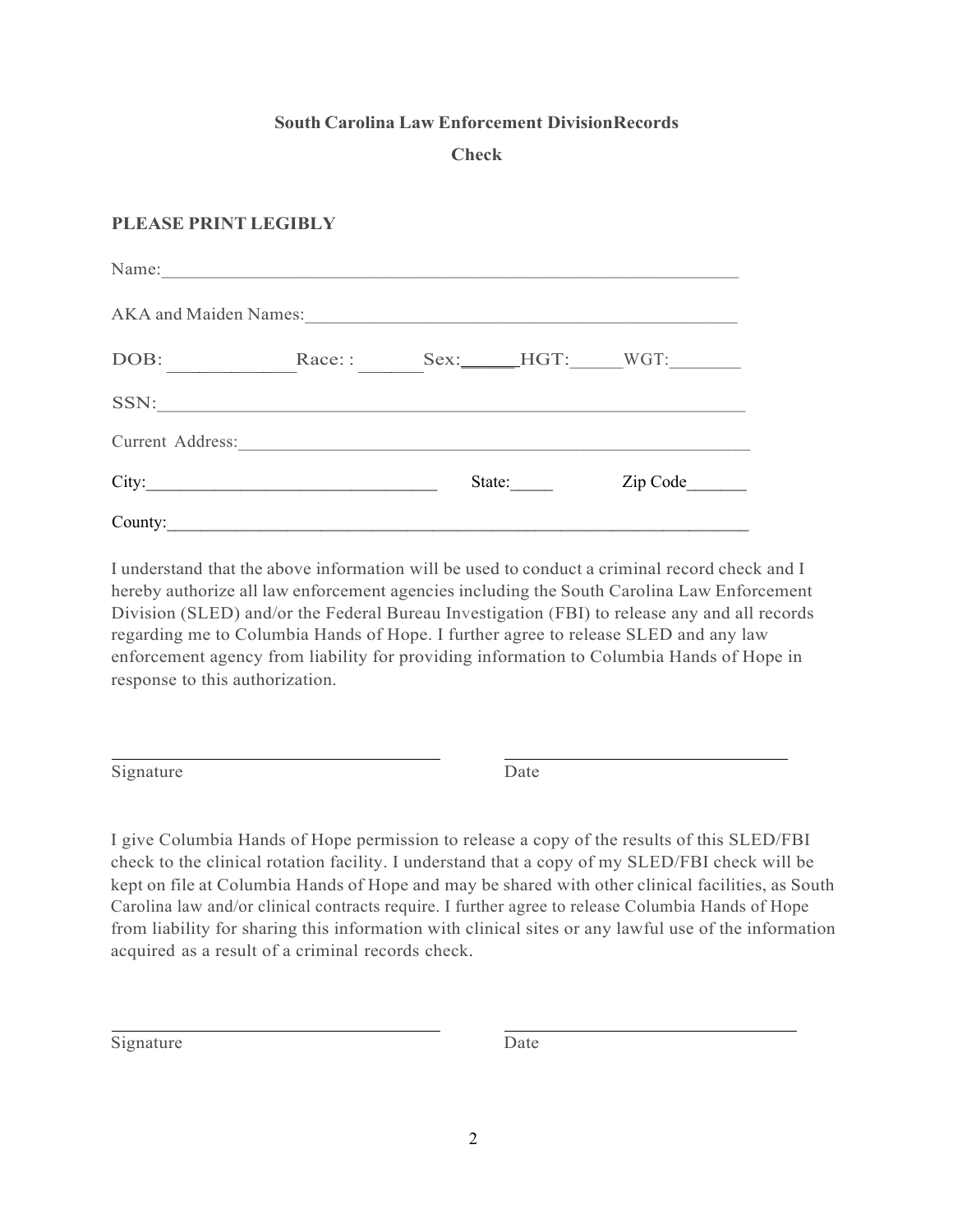## **Columbia Hands of Hope**

## 2719 Middleburg Drive, Suite 202, Columbia, SC 29204 www.columbiahandsofhope.com 803-708-2504-office/fax

## **ENROLLMENT AGREEMENT**

**Student Information (Please Print)**

**Student Name:\_\_\_\_\_\_\_\_\_\_\_\_\_\_\_\_\_\_\_\_\_\_\_\_\_\_\_\_\_\_\_\_\_\_\_\_\_\_\_\_\_\_\_\_\_\_\_\_\_\_\_\_\_\_\_\_\_\_\_\_\_\_\_\_\_\_\_\_\_\_\_**

**Address: \_\_\_\_\_\_\_\_\_\_\_\_\_\_\_\_\_\_\_\_\_\_\_\_\_\_\_\_\_\_\_\_\_\_\_\_\_\_\_\_\_\_\_\_\_\_\_\_\_\_\_\_\_\_\_\_\_\_\_\_\_\_\_\_\_\_\_\_\_\_\_\_\_\_\_\_**

**Contact Phone Number:**

**Emergency Contact Name & Number: \_\_\_\_\_\_\_\_\_\_\_\_\_\_\_\_\_\_\_\_\_\_\_\_\_\_\_\_\_\_\_\_\_\_\_\_\_\_\_\_\_\_\_\_\_\_\_\_\_\_\_\_**

#### **Program of Study/Hours of Instruction: Certified Nursing Assistant (100 hours)**

## Start/End Date:

The above listed school and student enter into an agreement under which the school will instruct the student in the curriculum listed below. The student will pay tuition and fees as listed below and will adhere to the school's rules andregulations as set forth in the school Catalog.

\_\_\_\_\_\_\_\_\_\_\_\_\_\_\_\_\_\_\_\_\_\_\_\_\_\_\_\_\_\_\_\_\_\_\_\_\_\_\_\_\_\_\_\_\_\_\_\_\_\_\_\_\_\_\_\_\_\_

## **ADMISSION**

Students at Columbia Hands of Hope are admitted without regard to race, color, creed, sex, age or national origin. The school reserves the right to accept or reject all applicants. In the event that an applicant does not meet admissions requirements, or is rejected for training, the applicant will be notified in writing, and all previous obligations within this contract will be void. All monies paid by the applicant will be returned within 40 days and there will be no future liability.

#### **PROGRAM**

#### **Nursing Assistant Program**

**Books and Materials** \$860.00 + \$500.00 = \$1360.00 **(Includes Watch and Non-Skid Shoes)**

#### **SC Certified Nurse Aide Exam \$140.00**

#### **TOTAL \$1,500.00**

This includes American Heart Association CPR class for healthcare providers, nurse aide textbook, class workbook, state exam booklet, one set of scrubs, name badge, background/abuse registry check, drug test, two-step TB screening, and state exam review class. A watch with a second hand for taking vital signs and non-skid nursing compliant shoes in a neutral color is included in the tuition price. The State of South Carolina Certified Nurse Aide Examination is \$140.00 which is also included in the tuition price.

Nurse aide programs prepare graduates for employment; credit for this training may not transfer to another institution. **No** credit from previous course(s) will be accepted for this program. Enrollment and completion in this program does not guarantee employment. *No job placement assistance is offered at this time.*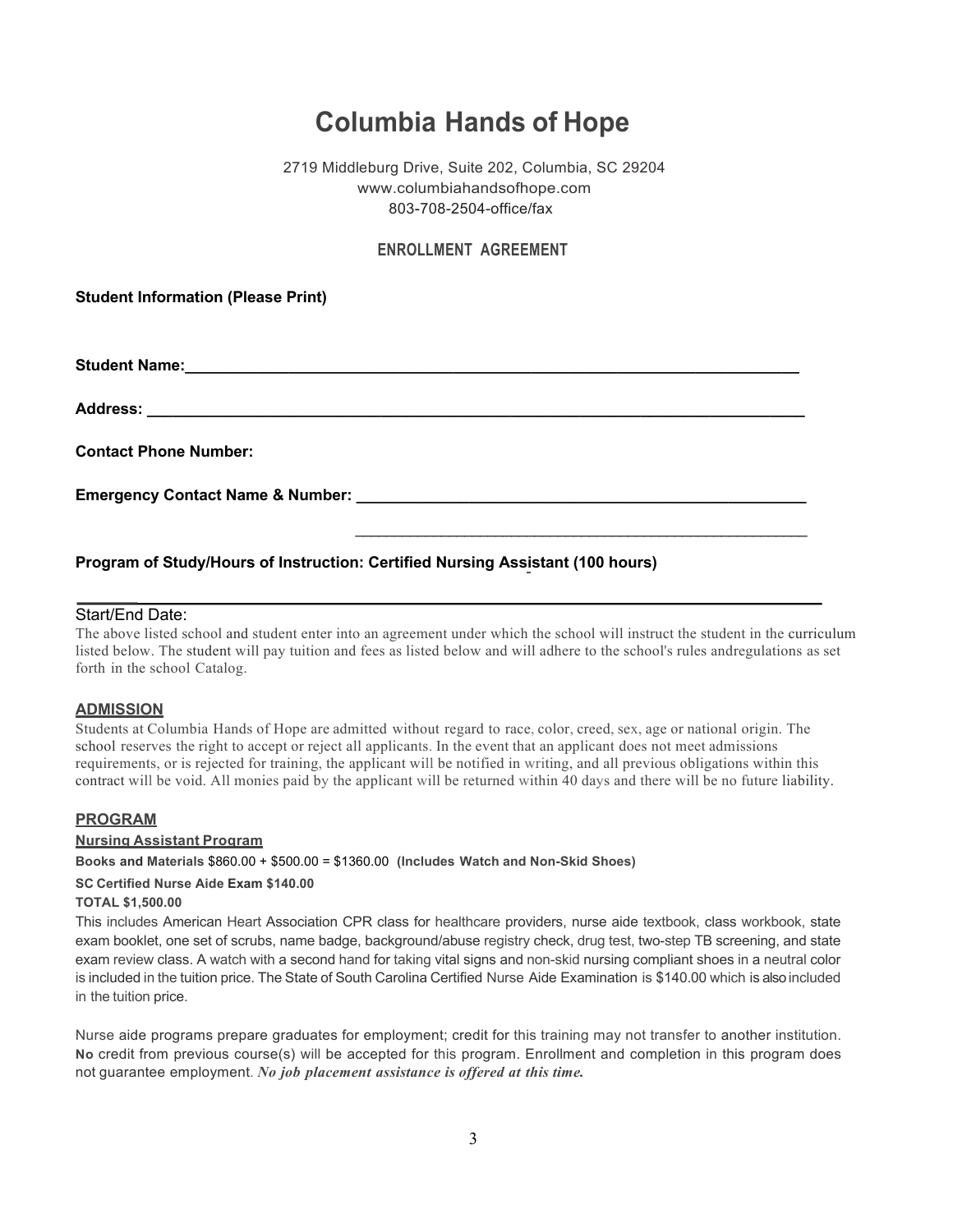## **Cancellation/Refund Policy**

Enrolled students may cancel this agreement without penalty by notifying the school within three business days after signing this Agreement. After the third day, but before classes begin, the school may retain \$100. After classes begin, for the first 60 percent of the course, school may retain \$100 plus a pro-rata tuition charge based on the last date attended, rounded downward to the nearest 10 percent of that period. Thereafter the institution may charge for the entire course. The Institution will make refunds within 40 days after the effective date of cancellation orthe last date attended.

## **Example:**

Student attended 10 hours of a 100-clock hour course; course charge was \$1500

100-10= 90 hours not completed

90)100=.90, or 90% of course not completed

.90 X \$1,500 =\$1300 - \$100 administrative fee= \$1250 refund due student

## **Refund table for \$1000, 100-hour course, 3.75 hours per day:**

| <b>Hours attended</b> | % Refund | <b>Amount Institution Retains</b> | <b>Amount of Refund</b> |
|-----------------------|----------|-----------------------------------|-------------------------|
| $1 - 10$              | 90%      | $$150 + $100 = $250$              | \$1250                  |
| $11 - 20$             | 80%      | $$200 + $100 = $300$              | \$1200                  |
| $21 - 30$             | 70%      | $$250 + $100 = $350$              | \$1150                  |
| $31 - 40$             | 60%      | $$300 + $100 = $400$              | \$1100                  |
| 41-50                 | 50%      | $$350 + $100 = $450$              | \$1050                  |
| 51-60                 | 40%      | \$400+\$100=\$500                 | \$1000                  |
| 61-100                | 0%       | \$1500                            | \$0                     |

Any holder (lender) of a consumer credit contract (promissory note) resulting from the enrollment of the student at the institution is subject to all claims and defenses which the debtor/student could assert against the institution. Recovery shall not exceed the amounts paid by or on the behalf of the debtor/student.